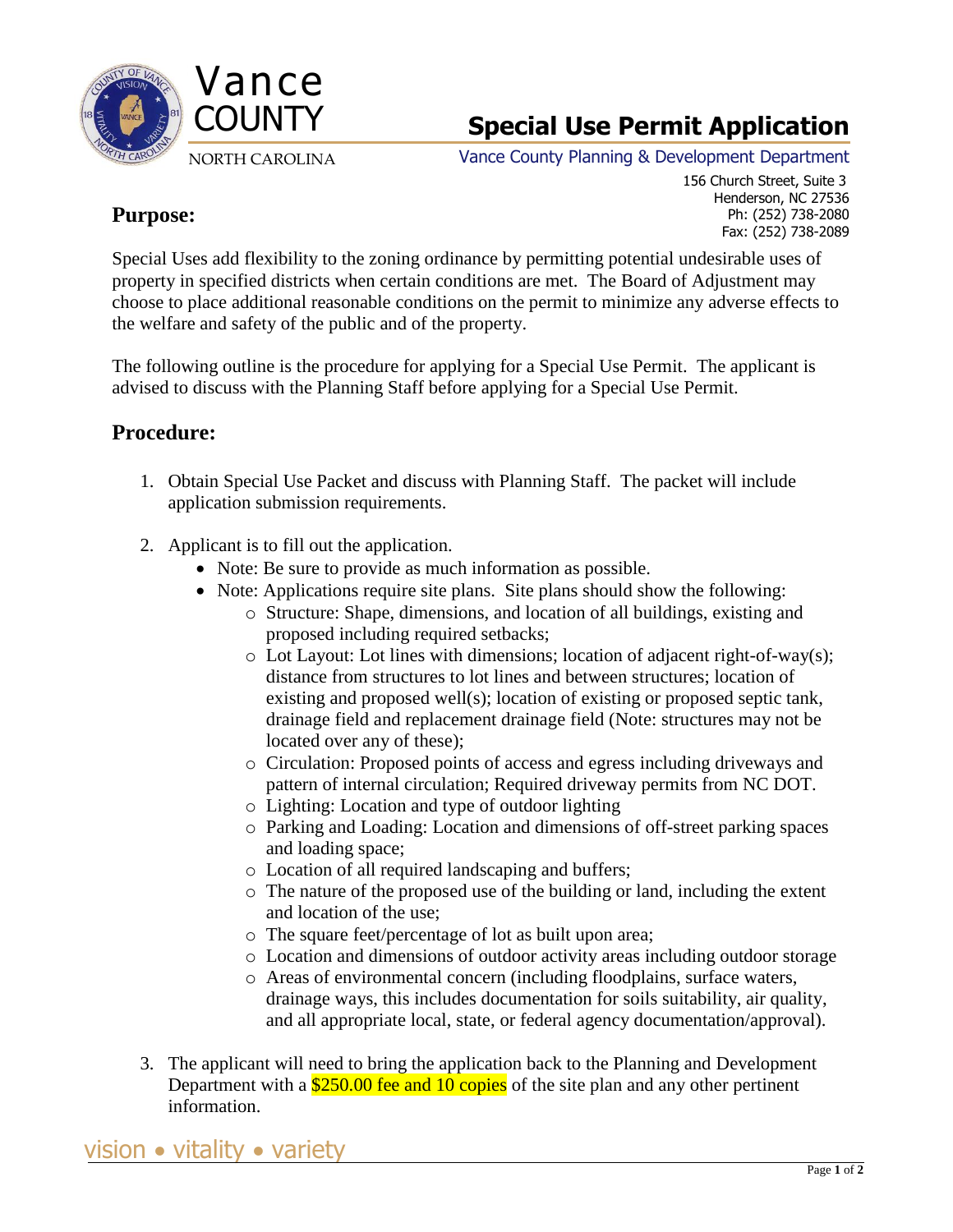

Vance County Planning & Development Department

- Note: The fee must be paid with the submittal of the application.
- 4. Planning Staff will prepare a staff report to be sent to the Board of Adjustment members.
	- Ining Start will prepare a start report to be sent to the Board of Adjustment members<br>• Note: The report will contain a copy of the signed application, a map prepared by the planning department, pictures of the property, site map prepared by the applicant, and other information that the applicant provides to support their request.
- 5. Planning Staff will send a letter to all adjacent property owners informing them of the Public Hearing.
- 6. Planning Staff will post the applicant's property with a Public Hearing Sign at least 10 days prior to the meeting date.
- 7. The meeting/public hearing will be held on the assigned date.
	- Note: The applicant is expected to be in attendance to answer any questions and provide all information necessary as requested by the Board.
	- Note: In order for a Special Use Permit to be granted, a majority vote of the Board of Adjustment members shall be required.
- 8. If granted, the Special Use Permit **shall be** signed and dated by the applicant and **recorded in the Vance County Register of Deeds**.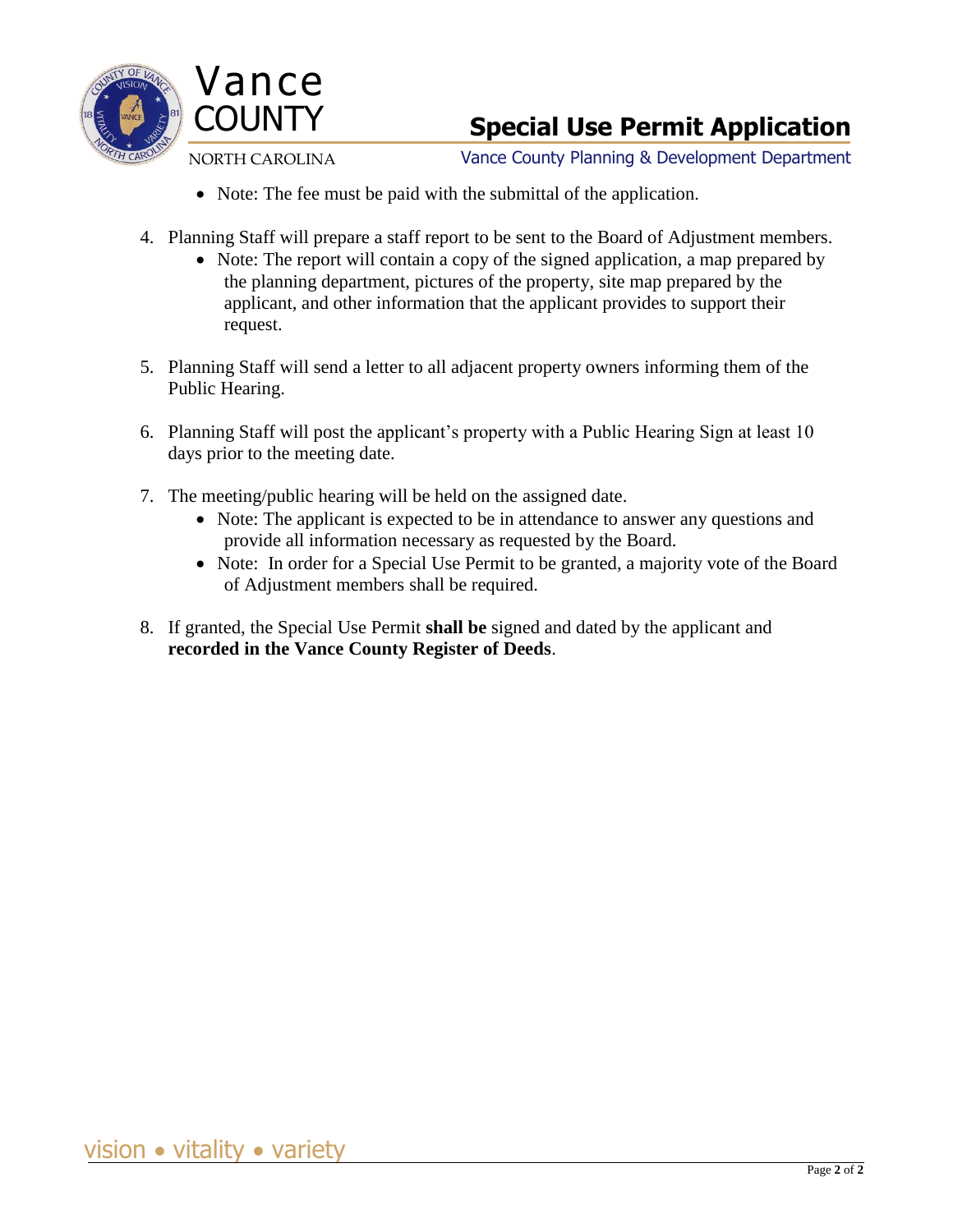



Vance County Planning & Development Department

*For Administrative Use Only:*

| Case #          |  |
|-----------------|--|
| Fee Paid        |  |
| <b>BOA</b> Date |  |

 156 Church Street, Suite 3 Henderson, NC 27536 Ph: (252) 738-2080 Fax: (252) 738-2089

#### **Property Owner Information**

| Property Owner:              |                                                                                        |                          |
|------------------------------|----------------------------------------------------------------------------------------|--------------------------|
|                              |                                                                                        |                          |
| City:                        |                                                                                        | State: <u>Zip Code:</u>  |
| Phone #: $($ $)$ $-$         | Fax #: $($                                                                             | $\overline{\phantom{a}}$ |
|                              |                                                                                        |                          |
| <b>Applicant Information</b> |                                                                                        |                          |
| Applicant:                   |                                                                                        |                          |
|                              |                                                                                        |                          |
| City:                        |                                                                                        | Zip Code:                |
| Phone #: $($ <u>)</u> -      | Fax #: $($                                                                             |                          |
|                              |                                                                                        |                          |
|                              | <b>Property Information</b> For multiple properties please attach an additional sheet. |                          |
|                              |                                                                                        |                          |
| Type of Petition:            |                                                                                        |                          |
|                              | Proposed Zoning:                                                                       |                          |
| Acreage:                     | Road Frontage:                                                                         |                          |
| <b>Existing Use:</b>         |                                                                                        |                          |

#### **Deed Reference**

 Metes and bounds description attached Site plan/sketch of proposal attached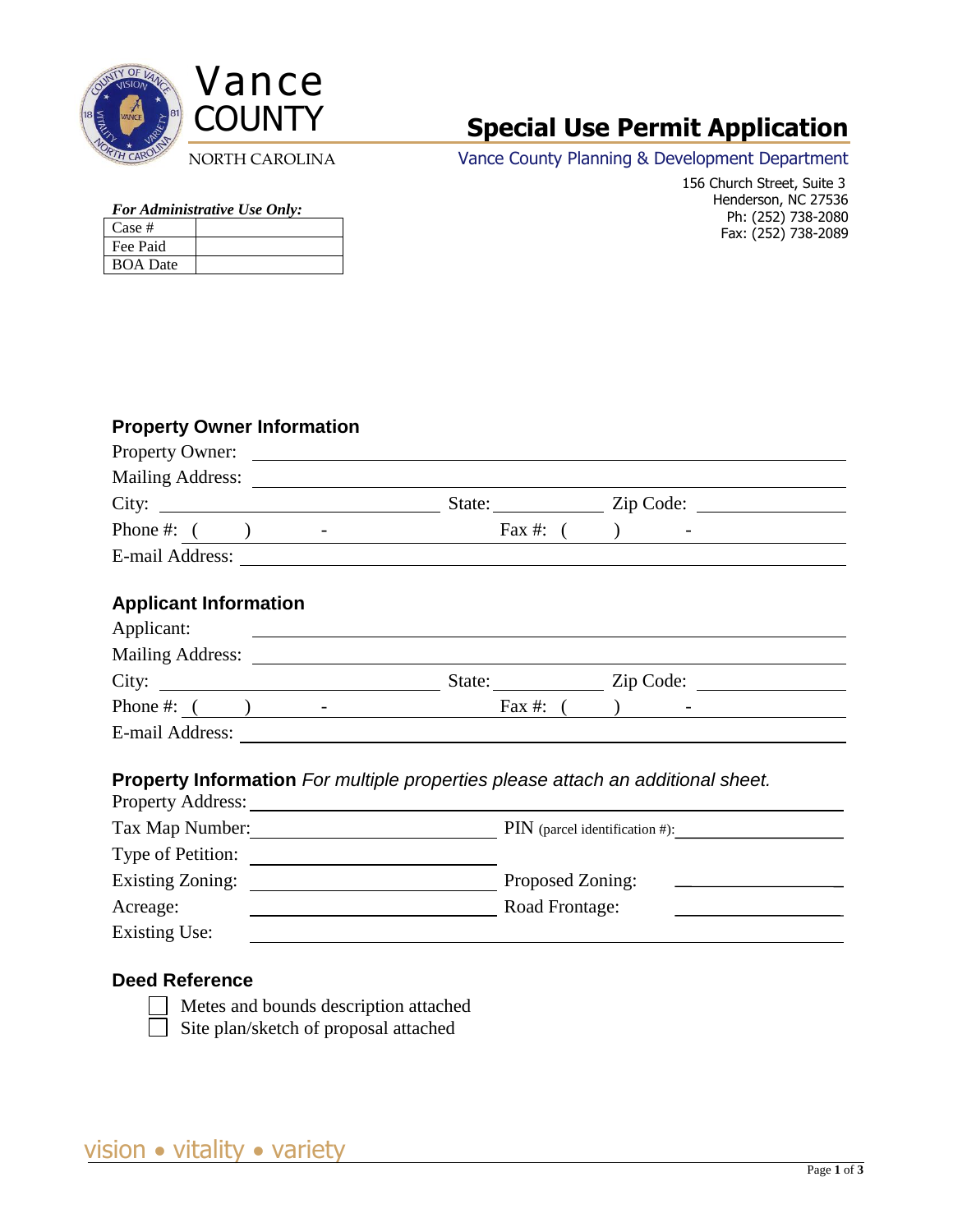

Vance County Planning & Development Department

#### **Statement of Justification**

 156 Church Street, Suite 3 Henderson, NC 27536 Ph: (252) 738-2080 Fax: (252) 738-2089

- 1. Application is hereby made for the following use: *Please explain below:*
- 2. The intent is to : *Check all that apply:*
	- Construct a new structure for a special use;
	- Repair the existing structure for the special use;
	- Alter and/or expand the existing structure for the special use;
	- **Other**
- 3. The following requirements have been provided: *Check all that apply:*

|  | Site plan; |
|--|------------|
|  |            |

- Property description;
- NC DOT entrance permit (if applicable);
- 4. Additional information:

**In order to issue a Special Use Permit, the Board shall consider each of the following conditions, and based on the evidence presented at the hearing(s) make findings in regards to each and must find that the issuance of the Special Use Permit is in the best interest of the county.**

A. The use requested is among those listed as an eligible special use in the district in which the subject property is located.

 $Yes$  No  $\qquad$ 

B. The use or development is located, designed and proposed to be operated so as to maintain or promote the public health or safety;

 $Yes$  No  $\_\_\$